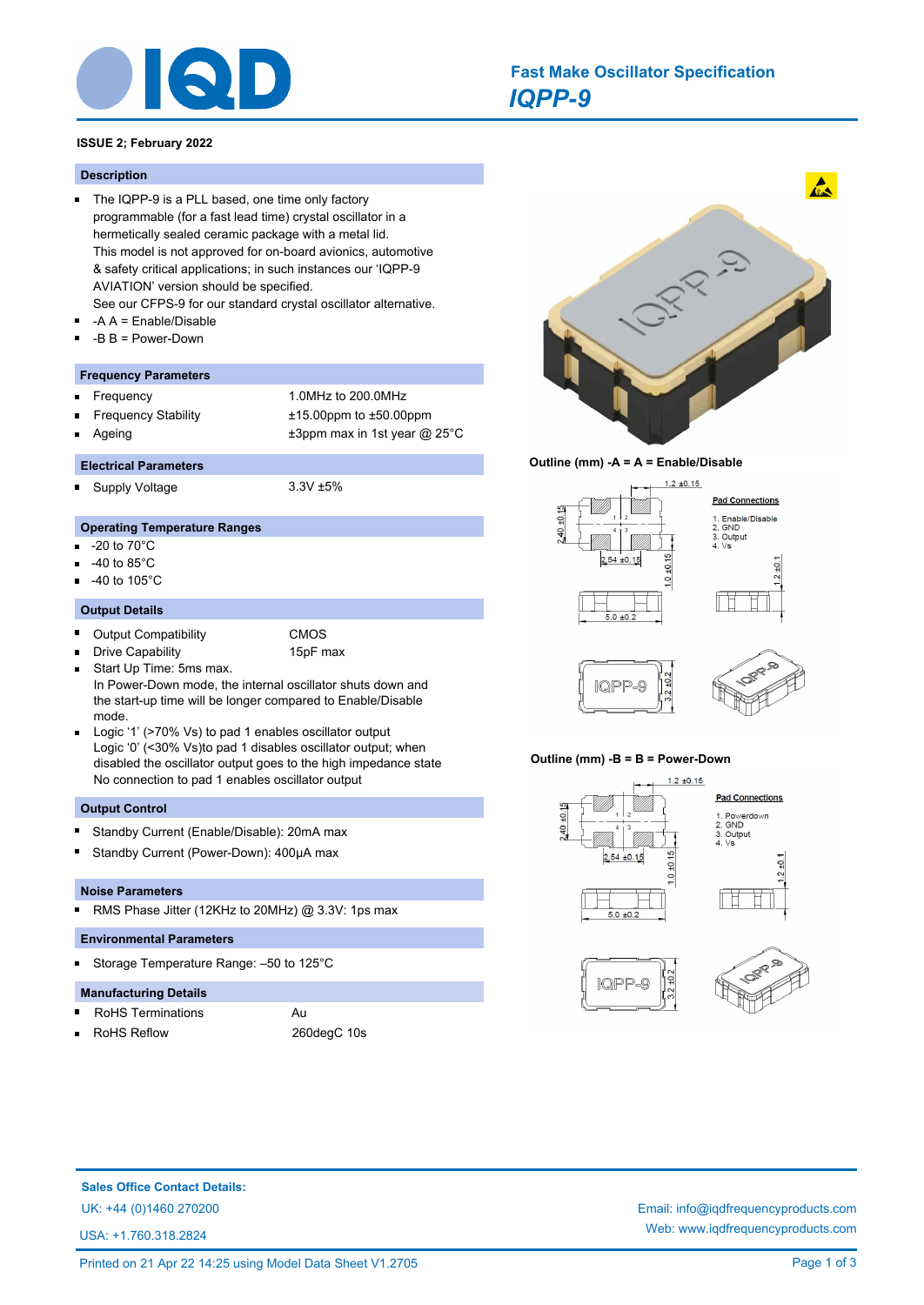

# **Ordering Information**

 $\blacksquare$ 

 $\blacksquare$ 

Frequency\* Model\* -A = Enable/Disable or -B = Power-Down Output Compatibility Frequency Stability (over operating temperature range)\* Operating Temperature Range\* Supply Voltage Example 20.0MHz IQPP-9-A CMOS ±50ppm –40 to 85C 3.3V

# **Compliance**

- RoHS Status (2015/863/EU) Compliant  $\blacksquare$
- $\blacksquare$

REACh Status **Compliant** 

MSL Rating (JDEC-STD-033): Not Applicable  $\blacksquare$ 

# **Packaging Details**

- $\blacksquare$ Pack Style: Cutt In tape, cut from a reel Pack Size: 100
- Pack Style: Reel Tape & reel in accordance with EIA-481-D  $\blacksquare$ Pack Size: 1,000

# **Solder Pad Layout Test Circuit**



To ensure optimal oscillator performance, place a by-pass capacitor of 0.1µF as close to the part as possible between Vdd & GND pads

#### **Wave Form**



**Sales Office Contact Details:**

USA: +1.760.318.2824





UK: +44 (0)1460 270200 Email: info@iqdfrequencyproducts.com Web: www.iqdfrequencyproducts.com